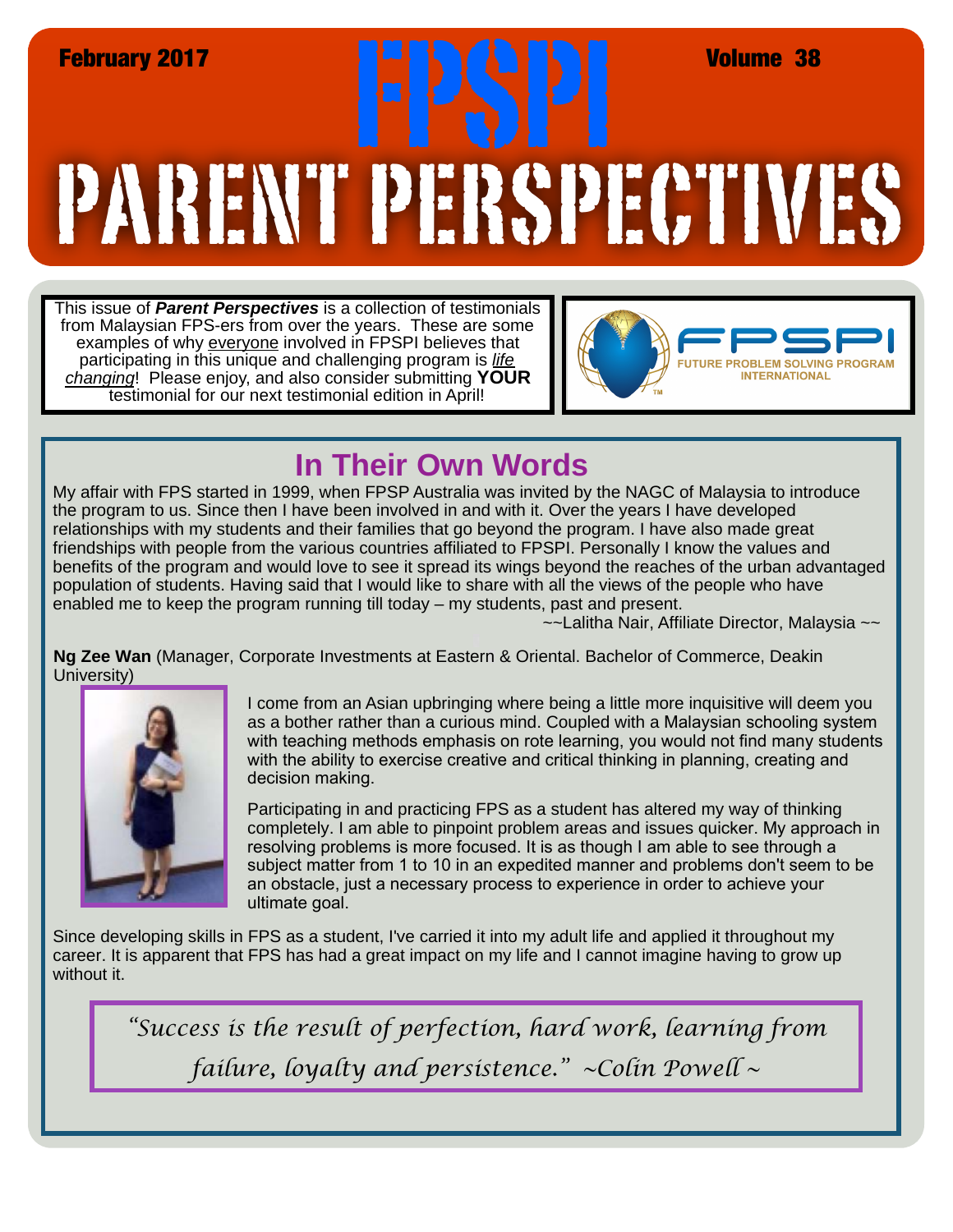**Suryan Nair** (A recently qualified chemical engineer from Taylor's University)

FPS has allowed me to exercise more creative and critical thinking in a way that is typically not exercised in Malaysian/Asian schools. This has allowed me to better approach problems, situations where playing by the book wouldn't have worked very well.

In my time as a FPS student, I felt a lot of the coaching and lessons were mostly coming from a Western narrative (i.e. The Australian National Director would come to Malaysia (a tropical country full of sunshine and plenty of rain) for training using drought as a Future Scene. Needless to say a lot of the students felt out of place. It would help if more relevance of these problems was shown to Malaysians/Asians, be it a change in setting, or application in Malaysia/Asia.

**Prasanna Narayanaswami** (Final year, advertising and journalism degree student at Taylor's University)



Living in an Asian country where children were taught to keep their views to themselves, FPS gave me the confidence to speak up. Our school system spoon-fed us but FPS provided me with tools to think critically and form creative solutions to global issues. We were challenged to break away from our comfort zones and deliberate important problems such as climate change and social discrimination.

By presenting the issues in a more Asian context, FPS participants would be inspired to improve the future problems faced by their own country.

**Joel Hue** (Year 9 student at HELP International School)

I feel that joining the FPSP has affected me in several ways and has edified myself as a person. Most notably, I have learned the importance of perseverance and not to waste opportunities that are given to me. I have also learned how to co-operate with people I may not be used to working with, and to constantly have an open mind.

There is a saying about the Malaysian attitude, which goes: 'If one can do, let him do. If no one can do, what can I do?' I must admit that before, I used to live by this attitude, and while joining the FPSP has not enabled me to kick the habit entirely, it definitely has helped me improve.

**Alexander Long** (currently in his 2<sup>nd</sup> year undergraduate studies at Stanford University.)



When I was younger, FPS helped me build a strong foundation for thinking. It helped me build a framework for thinking through tough problems and uncertainty that the future inevitably brings. It provided me an environment where I could weld imagination and critical thinking. These are two skills which underlie progress, but are rare to find in harmonious co-existence within a single person.

I found that, even as a young child working with other young children, my teammates were motivated and hungry to learn. I am lucky that FPS was designed in such a way so as to provide a well-structured environment where I could make friends while learning.

**"Judge a man by his questions rather than by his answers."** 

**― Voltaire —**



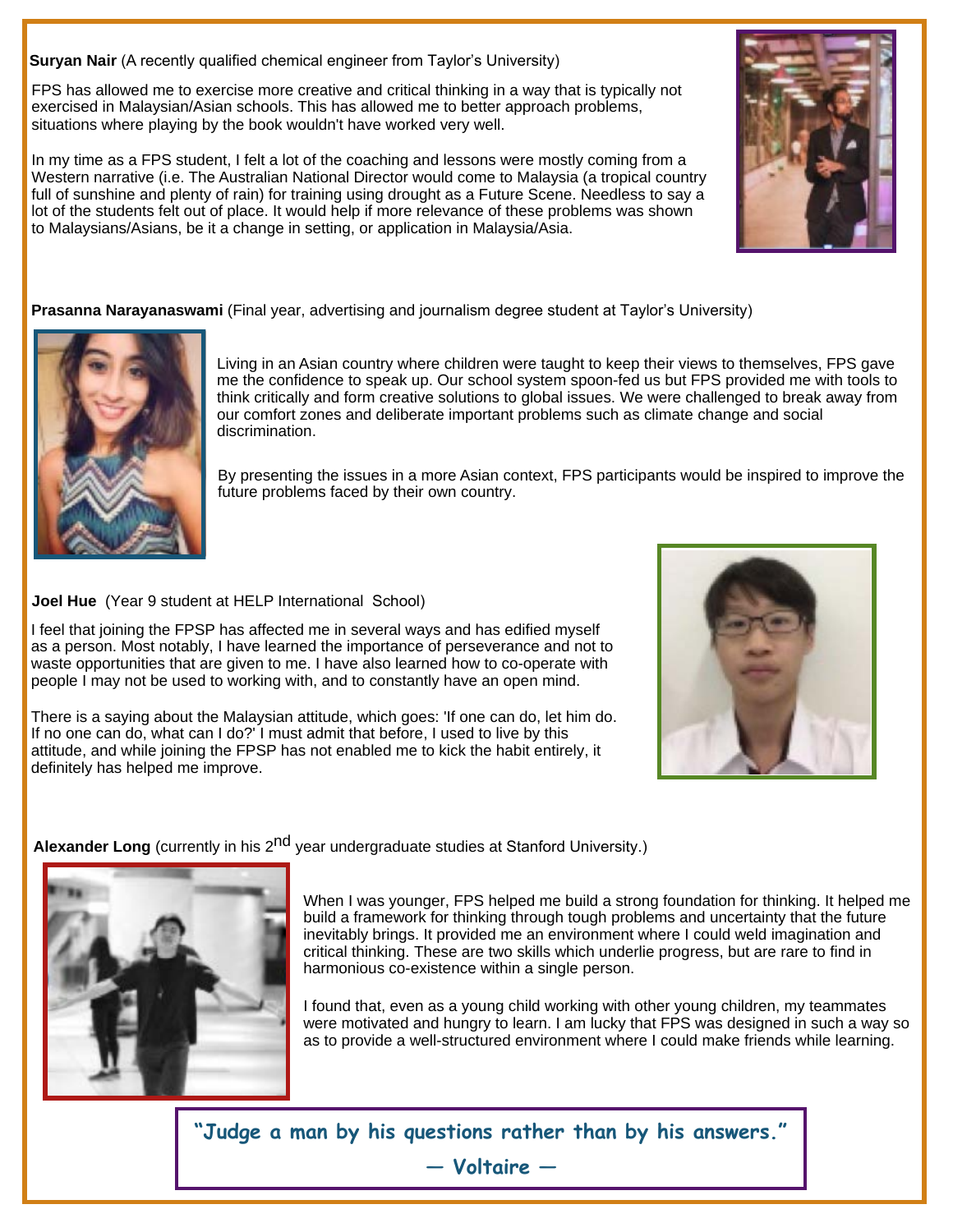**Gayathri Nair** (Environmental Science graduate, Murdoch University. Presently executive manager of a consulting practice in Australia)

The Future Problem Solving Program has had considerable impact on me and on my development as a student, as well as further into adult professional life. I credit the program for giving me a unique skill set which, as a student in the Malaysian school context, was unlike what my peers had developed.

Though not without its merits, Malaysian schooling at the time was very much focused on rote-based learning. At a high school level, much of the information was memorized and regurgitated for 100% exam-based evaluations, which did not do much for equipping students to use learned information in application-based problem solving situations.

I soon learnt this was the type of evaluation we needed to be familiar with for tertiary education (which I completed in Australia) and therefore was pleasantly surprised at how much better prepared for it I was compared to my peers.

The FPS program had (in a fun, outside-of-school, with different but well-defined framework) instilled in me research techniques, how to quote evidence in academic writing, team work dynamics, clear written and oral communication skills, new perspectives, and most importantly a six step problem solving process I consider invaluable in solving even the most mundane of adult life challenges today!

Moving forward as a part of the larger FPS alumni community, I'd be very excited to see these new perspectives and skills being gained by those who participate. I enjoyed learning perspectives on topics through the scenarios and research, and I believe it's a powerful tool. With FPS, there is a unique opportunity for students from all over the world to gain new understanding and points of view from each other's cultures and backgrounds. I feel that with the myriad of worldly perspectives equally represented through the content of the program, therein sits untapped potential to grow a truly globally aligned young FPS alumni.

**Lim Yan Yi** (A student in Methodist College, Kuala Lumpur)



Born into an Asian family, I have been brought up to be more conservative, careful and always BE cautious in what I think and say. The lack of free and out-spoken communication with people has accounted for my timid personality over the years.

During the MAGIC competition at IC, I was forced to sit down in front of strangers. When the competitors were asked to "ice-break" shortly before the start of the Global International Problem Solving (GIPS) competition, I felt at a great disadvantage among them. They could speak very fluent English. I was brief with my responses, fearing that I may say something unintelligent. Right on cue, the competition started. My two partners divided the sections of the booklet among us and then we immediately started working on our parts.

 The determination on both my partners' faces was a wakeup call for me. It was almost too late for me to realise that close to the end of the competition we had been tapping on the sections of our booklets with the tip of our pencils for too long and that we each needed some fresher ideas and assistance. From that moment on, I learnt that what we really needed all this time was communication. I forced myself out of the layers of shyness and asked the questions that I craved to ask, even if they may have sounded very foolish, and I even offered as many answers

I could produce even when my answers weren't as bright and creative as theirs. However, little did I know, the very few answers I managed to spill out were the very last few threads that successfully led us to the silver at the Awards Giving Ceremony.

**Nicholas Lau** (A student of the Australian Matriculation Programme at Sunway College)

I've been a student of the FPSP programme for 7 years. I'd like to say that it's certainly a new and unique challenge for Malaysian students like me. The programme has improved my thinking skills immensely since it requires many answers that Malaysian students would consider unorthodox and impractical, and doesn't just require a normal straight answer. It also allows me to demonstrate my creativity, as the programme is designed for students to express their creativity. It doesn't impose any kind of limitation on how you think like schools here normally do. I also think that it has helped me overcome some daily challenges as a Malaysian student such as thinking out of the box and learning that ideas are certainly possible. In short FPSP Is a terrific program for people who would like to better sharpen their minds and learn that creativity has no bounds.



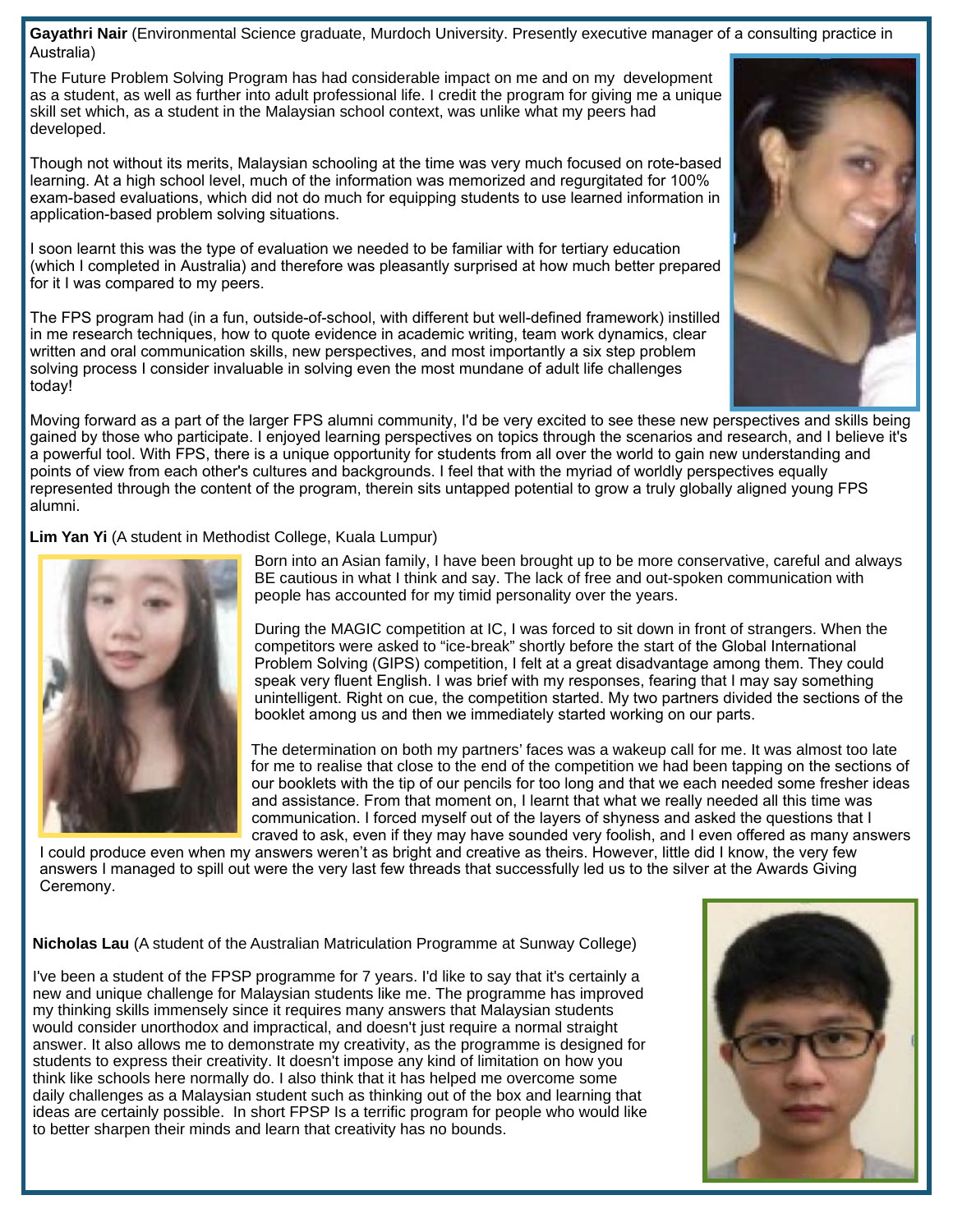**Shaneal Diiren** (heading to Melbourne University for a degree in environmental science and geography)



I remember having my first go at the FPS Program at the age of 12, briefly indulging myself in the ethos of lateral thinking and cultivating a creative mindset. It was fresh, it was exciting, and most importantly, a great new horizon of knowledge out of the usual. Growing up with the Malaysian education system, which prioritizes rote learning and a great deal of memorizing made me crave the avenue of alternative skill development that the program offered.

During my years involved in the FPSP, I took part in the CmPS, Scenario Writing, and booklet problem solving, with all of them giving me a variety of challenges to overcome. These segments on their own have helped me throughout the years with a bolstered sense of belief in myself, situational management skills, networking skills, and a deeper understanding of the various types of people you will cross paths with when it comes time to work as a team.

One of the bigger challenges I personally had to overcome was that of knowing my limits when working as a team member and in a long-term perspective how to delegate and lead a said team throughout a project. It has no doubt helped me through my IB Diploma Programme and other side ventures I have taken up over the years.

I am truly grateful to have attended 3 FPSPI Conferences from 2010 to 2012, as they provided me with an unfathomable world of experience, and I highly recommend it to anyone who wishes to broaden their horizons and experience various world cultures – even making some very lasting friendships take root. Looking back, I will not trade away those years of experience for anything else. The Asian society I grew up in lacked that wonder and diversity, which I believe is surely needed to make more holistic individuals flourish.

My hopes are for a more unaltered integration of the program into our nation's schools and learning centres, to challenge both the students and the status quo on what is defined as proper learning. Perhaps then, more students will be a lot more interested in treading the road less travelled, and even then maybe a handful of them will go on to represent their peers on the world stage, hungering for new horizons to experience and conquer.

**Jeremiah Joel Cheah Wei Quan** {BA(Hons) student in Contemporary Music (Audio Technology at Sunway University)}

The Future Problem Solving Programme (FPSP) has opened my eyes to a whole new perspective when dealing with issues. The techniques used to identify problems in the programme help me greatly in my college and university life. Being able to identify potential problems before my peers has enabled me to provide constant value whilst doing group assignments. It also saves me time as I can identify problems that may arise before they occur.

The experience I have gained through competing internationally for Malaysia has been nothing but a delight. Not only do you have the opportunity to compete against peers with the similar mindset, you also get to interact with Problem Solvers across the world on a friendly basis. I would highly recommend the Future Problem Solving Programme to anyone who is interested in gaining skill sets which can only bring benefits in the working world.





*"Laughter is timeless. Imagination has no age. And dreams are forever." ~ Walt Disney ~*